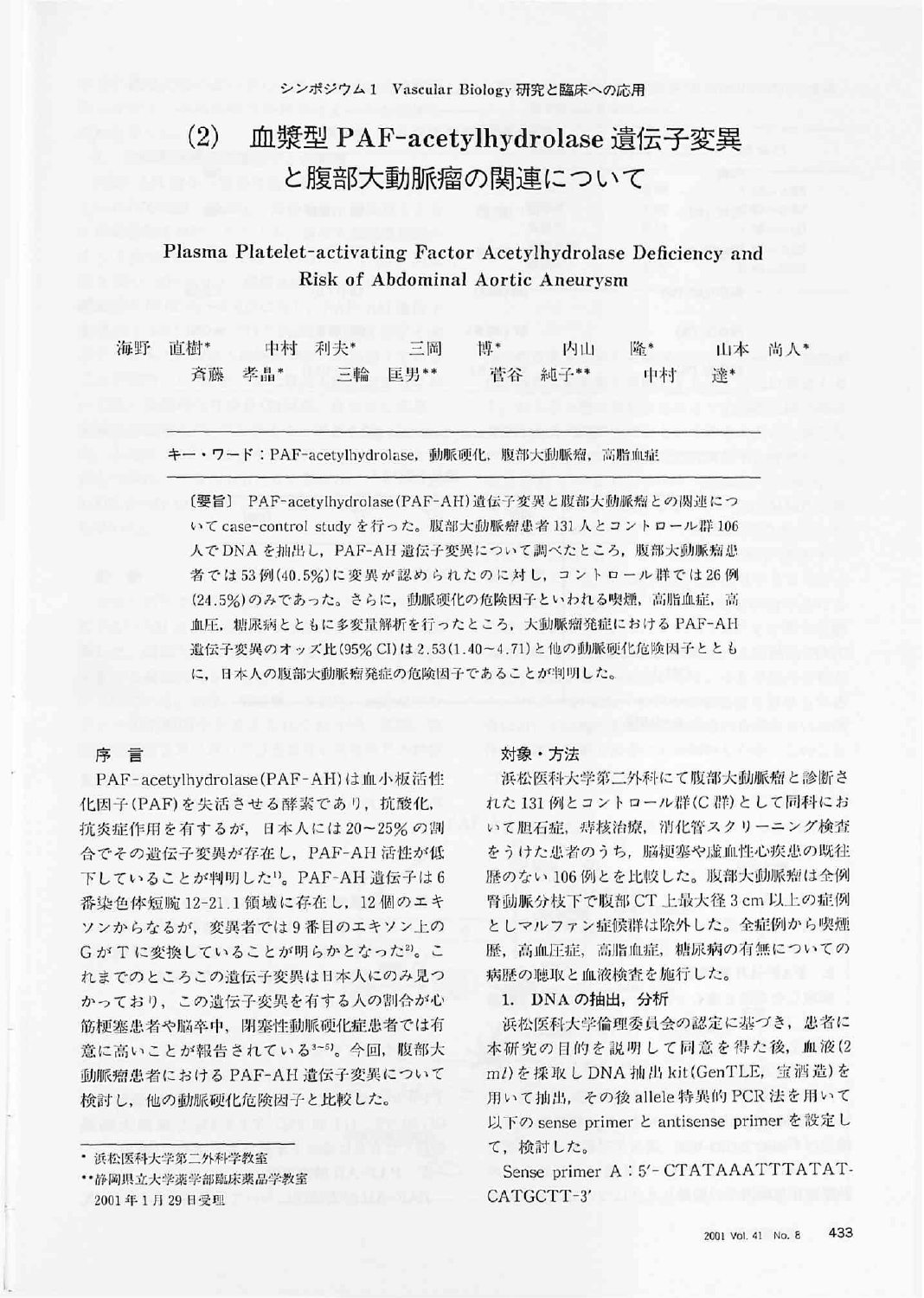|          | 腹部大動脈瘤患者 (131人) | 対照群 (106人)     | Ρ         |
|----------|-----------------|----------------|-----------|
| 年齢       | $73.4 \pm 6.9$  | $72.8 \pm 6.3$ | <b>NS</b> |
| 男性 (%)   | (87.0)<br>114   | 84 (79.2)      | <b>NS</b> |
| 喫煙歴 (%)  | 81<br>(61.8)    | 53(50.1)       | <b>NS</b> |
| 高脂血症 (%) | 39 (29.7)       | 18(17.0)       | < 0.05    |
| 高血圧 (%)  | 57(43.5)        | 25(23.6)       | < 0.01    |
| 糖尿病 (%)  | 16(12.2)        | 11(10.4)       | <b>NS</b> |

表 1 Characteristics of AAA and control subject

表 2 血浆型 PAF acetylhydrolase 遺伝子型

|                              | 遺伝子型(%) * |           |                       |       |
|------------------------------|-----------|-----------|-----------------------|-------|
|                              | GG        | GT        | $\tau\tau$            | Total |
| 対照群<br>$(106 \lambda)$       | 80 (75.5) | 25(23.6)  | (0.9)<br>$\mathbf{1}$ | 106   |
| 腹部大動脈瘤患者群<br>$(131 \lambda)$ | 78 (59.5) | 50 (38.2) | (2.3)<br>3            | 131   |

 $p = 0.012$ 

Antisense primer B: 5'- TTTACTATTCT-CTTGCTTTAC-3'

Antisense primer C: 5'-TCACTAAGAGTCT-GAATAAC-3'

Antisense primer D: 5'-TCACTAAGAGTCT-GAATAAA-3'

遺伝子型は正常型の GG とヘテロ欠損の GT, な らびにホモ欠損の TT に分類した。

#### 2. PAF-AH 酵素活性

採取した血液を遠心分離し、一70℃で保存、酵素 活性は三輪らの方法に従って radioimmunoassay 法で測定したり。

#### $3.$  解析方法

両群間の年齢の差の検定は対応のない Student t test, 喫煙, 高血圧, 高脂血症, 糖尿病頻度の差の 検定は Fisher exact test, 遺伝子型頻度の差の検定 はx2 test で行った。PAF-AH 遺伝子変異と他の 動脈硬化危険因子の相対リスクについては多重対数 回帰分析を行った。また PAF-AH 酵素活性の有意 差は ANOVA Scheffe test で行った。

#### 結果 まいしん

#### 1. 患者背景

腹部大動脈瘤患者ならびにC群の患者の背景を 表1に示す。年齢, 男女比に両群間で差はなかっ た。動脈硬化危険因子については腹部大動脈瘤患者 においては高脂血症と高血圧を有する割合がC群 に比し、有意に高かった。

2. 遺伝子型

正常な遺伝型 GG, ヘテロ欠損 GT, ホモ欠損 TTの割合はC群ではGG75.5%, GT 23.6%, TT 0.9% であったのに対し、腹部大動脈瘤群では GG 59.5%, GT 38.2%, TT 2.3% と腹部大動脈 瘤群では有意に遺伝子変異を多く認めた(表2)。

#### 3. PAF-AH 酵素活性

PAF-AH酵素活性については両群ともヘテロ欠

434 脈管学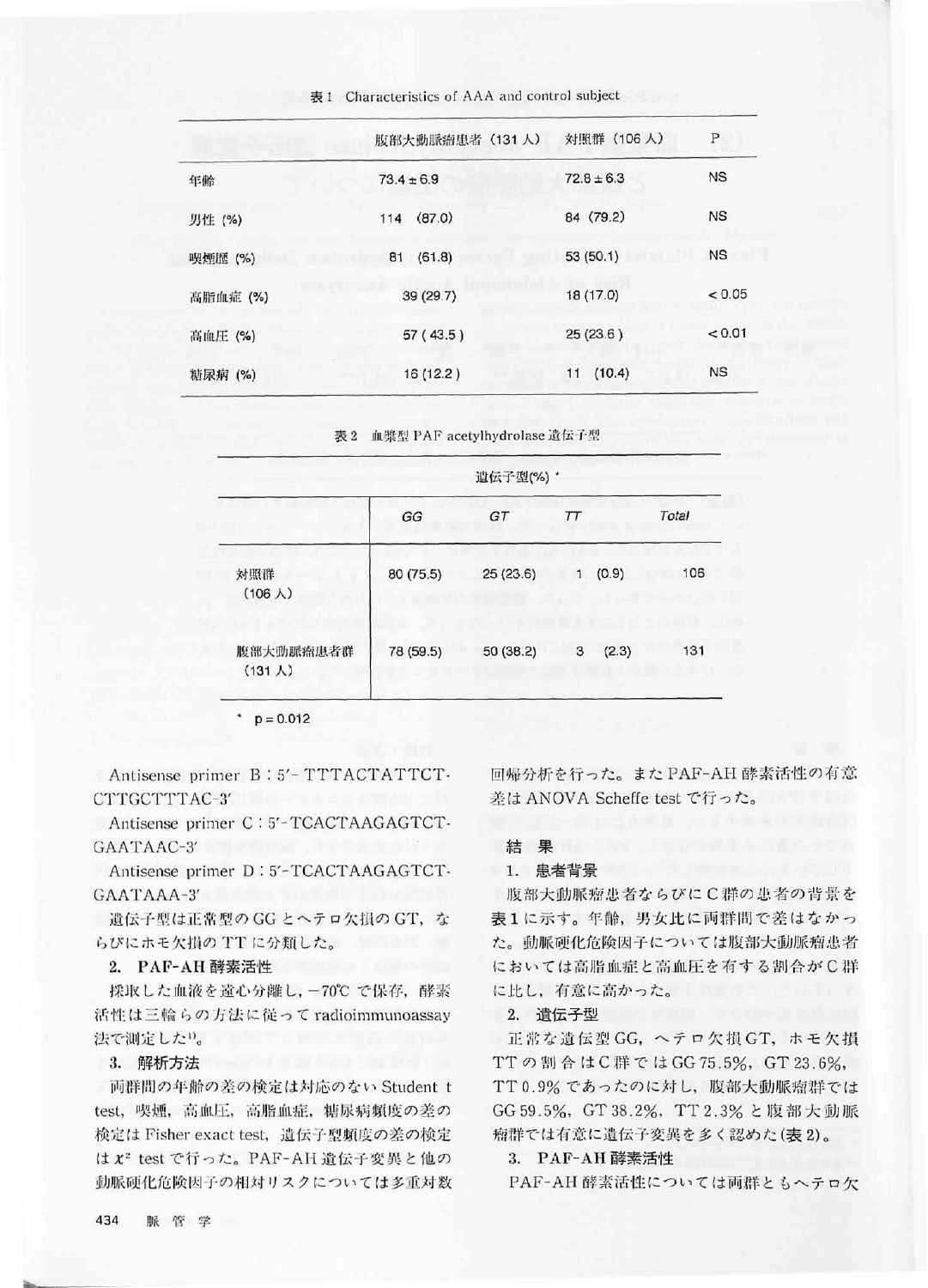損 GT 群は正常の遺伝型 GG 群の約 50% の酵素活 性しかなく、ホモ欠損TT 群ではまったく活性を 認めなかった。

### 4. 他の動脈硬化危険因子との関連

PAF-AH 遺伝子変異を他の動脈硬化の危険因子 といわれる喫煙、高血圧、高脂血症、糖尿病ととも に多変量解析を行ったところ、腹部大動脈瘤発症の オッズ比(95% CI)は喫煙1.75(1.00~3.07), 高血 圧 2.20(1.20~4.07), 高脂血症 2.35(1.18~4.78), 糖尿病 1.07(0.45~2.61)に対し、PAF-AH 遺伝子 変異は2.53(1.40~4.71)と高血圧や高脂血症と並 んで、日本人の腹部大動脈瘤発症の危険因子である ことが判明した(表3)。また腹部大動脈瘤患者にお いて他の動脈硬化性疾患(脳梗塞,虚血性心疾患, 閉塞性動脈硬化症)の合併または既往を調べたとこ ろ、上述の PAF-AH 遺伝子変異と高脂血症をとも にもつ群は、どちらももたない群に比べ、オッズ比 9.4(2.6~34.0)と高率に他の動脈硬化性疾患を合併 していた。

#### 考 察

今回の研究で腹部大動脈瘤患者においては先天的 に PAF-AH 遺伝子変異をもつ患者が多いことが判 明した。腹部大動脈瘤の発症要因としては、後天的 なものと遺伝性のものとの両者が関与していると考 えられている。男性、喫煙歴、高血圧、高脂血症な どがその危険因子と考えられており<sup>6,7)</sup>,実際,腹 部大動脈瘤患者においては虚血性心疾患などの動脈

表3 G→T 変異と他の動脈硬化症危険因子の腹部大動脈 瘤発症に対するオッズ比

| 危険因子      | オッズ比 | 95 % CI       |
|-----------|------|---------------|
| $GT + TT$ | 2.48 | $1.36 - 4.65$ |
| 喫煙歴       | 1.58 | $0.85 - 2.97$ |
| 高血圧       | 2.14 | $1.18 - 4.00$ |
| 高脂血症      | 2.27 | $1.15 - 4.69$ |
| 糖尿病       | 1.03 | $0.43 - 2.53$ |
|           |      |               |

硬化性疾患を合併する頻度が高い。しかし、動脈硬 化が腹部大動脈瘤の原因とする考え方には異論も多 く、むしろ一種の炎症反応により大動脈の結合織が 変性し、その結果生じたものとの考え方が主流とな ってきている。この炎症反応に関与する酵素として 注目されているのが MMP (matrix metalloproteinase)である。大動脈瘤壁においては MMP の発 現が報告されているい。今回の研究で着目した PAF は MMP-1, 2, 9の mRNA 発現を誘導する 作用があり、その受容体拮抗剤を投与することによ り、PAFによるコラーゲンの変性を抑制できたと の報告もある10,11)。したがって PAF を分解する酵 素である PAF-AHの低下あるいは欠損は MMP 活性を増強させる可能性がある。また今回の分析か ら、PAF-AH 遺伝子変異と高脂血症を併せもつ患 者においては他の動脈硬化性疾患の合併あるいは既 往が有意に高率であることが判明したが、このこと

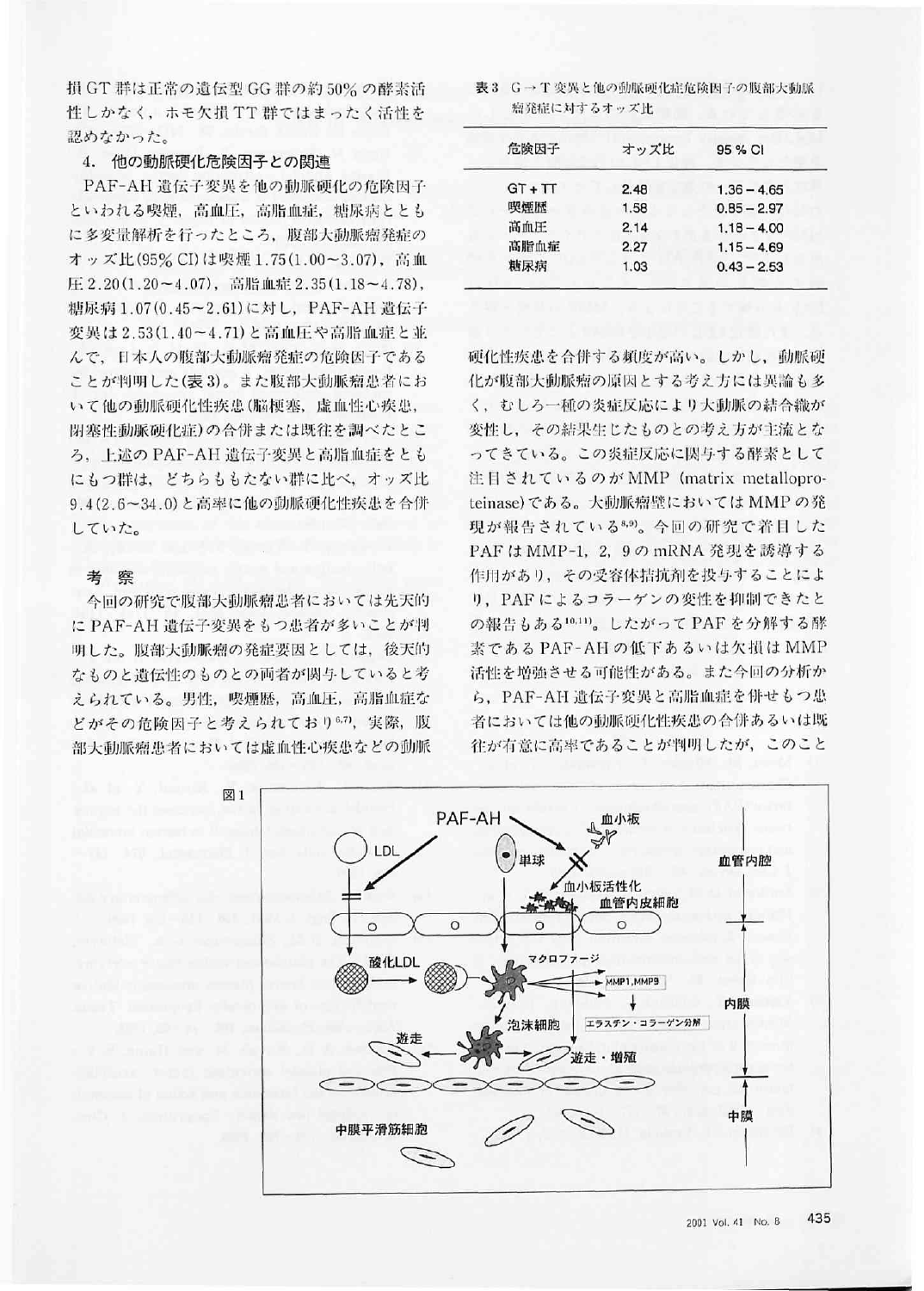は PAF-AH が脂質代謝に大きく関与していること を示唆している。動脈硬化のメカニズムとして LDL(low density lipoprotein)の酸化が重要な役割 を果たしている。酸化 LDL は内皮細胞を傷害し, 単球の内皮下への遊走を促進してマクロファージへ の分化を促す。そしてこのマクロファージからは MMP などのさまざまな炎症性メデイエーターが放 出される12)。PAF-AHにはこのLDLの酸化を抑 制する働きがある<sup>13,14</sup>。すなわち PAF-AH は PAF を分解することにより、MMP の発現を押さ え、また酸化 LDL の産生を抑制することにより血 管内の炎症性反応を押さえ、動脈硬化に対する防御 因子として働いているものと推察される(図1)。日 本人は欧米人には認められない PAF-AH 遺伝子変 異をもつにもかかわらず、動脈瘤やその他の動脈硬 化性疾患の頻度はこれまでは欧米より低頻度であっ た。しかし食生活の欧米化に伴う高脂血症者の増加 は、今後 PAF-AH 欠損の関与する血管の炎症性疾 患ならびに動脈硬化性疾患の増加につながる可能性 がある。したがって PAF-AHの遺伝子変異の有無 を調べ、その結果変異が認められた患者とりわけ腹 部大動脈瘤患者においては、高脂肪食の制限など生 活習慣病としての動脈硬化性疾患の予防を十分に考 慮すべきと考えられ、昨今話題のテーラーメード医 療の一つとして、今後注目すべき遺伝子変異の一つ と考えられた。

#### 文 献

- $1)$ Miwa, M., Miyake, T., Yamanaka, T. et al.: Characterization of serum platelet - activating factor (PAF) acetylhydrolase: Correlation between deficiency of serum PAF acetylhydrolase and respiratory symptoms in asthmatic children. J. Clin. Invest., 82: 1983~1991, 1988.
- 2) Stafforini, D. M, Satoh, K., Atkinson, D. L. et al.: Platelet-activating factor acetylhydrolase deficiency: A missense mutation near the active site of an anti-inflammatory phospholipase. J. Clin. Invest., 97: 2784~2791, 1996.
- 3) Yamada, Y., Ichihara, S., Fujimura, T. et al.: Identification of the  $G<sup>994</sup> \rightarrow T$  missence mutation in exon 9 of the plasma platelet-activating factor acetylhydrolase gene as an independent risk factor for coronary artery disease in Japanese men. Metabolism, 47: 177~181, 1998.
- 4) Hiramoto, M., Yoshida, H., Imaizumi, T. et al.:

A mutation in plasma platelet-activating factor acetylhydrolase (Val<sup>279</sup> $\rightarrow$  Phe) is a genetic risk factor for stroke. Stroke, 28: 2417~2420, 1997.

- Unno, N., Nakamura, T., Kaneko, H. et al.: 5) Plasma platelet - activating factor acetylhydrolase deficiency is associated with atherosclerotic occlusive disease in Japan. J. Vasc. Surg.,  $32: 263 - 267, 2000.$
- 6) Wilmink, T. B. M., Quick, C. R. G. and Day, N. E.: The association between cigarette smoking and abdominal aortic aneurysm. J. Vasc. Surg.,  $30:1099 - 1105, 1999.$
- 7) Watt, H. C., Law, M. R., Wald, N. J. et al.: Serum triglyceride: a possible risk factor for ruptured abdominal aortic aneurysm. Int. J. Epidemiol., 27: 949~952, 1998.
- 8) Newman, K. M., Malon, A. M. and Shin, R. D.: Matrix metalloproteinases in abdominal aortic aneurysm: Characterization, purification, and their possible sources. Connect. Tissue Res., 30:  $265 - 276$ , 1994.
- 9) Freestone, T., Turner, R. J. and Coady, A.: Inflammation and matrix metalloproteinases in the enlarging abdominal aortic aneurysm. Arterioscler. Thromb. Vasc. Biol., 15: 1145~1151, 1995.
- $10)$ Sugano, T., Nasu, K., Narahara, H. et al.: Platelet-activating factor induces an imbalance between matrix metalloproteinase-1 and tissue inhibitor of metalloproteinase -1 expression in human uterine cervical fibroblasts. Biol. Reprod.,  $62:540 \sim 546$ , 2000.
- $11)$ Shan, L., Nishimura, Y., Kotani, Y. et al.: Platelet-activating factor increases the expression of metalloproteinase-9 in human bronchial epithelial cells. Eur. J. Pharmacol., 374: 147 ~ 156, 1999.
- Ross, R.: Atherosclerosis-An inflammatory dis- $12)$ ease. N. Engl. J. Med., 340: 115~126, 1999.
- Stafforini, D.M., Zimmerman, G.A., McIntyre. 13) T. M.: The platelet-activating factor acetylhydrolase from human plasma prevents oxidative modification of low-density lipoprotein. Trans. Assoc. Am. Physicians,  $105: 44 \sim 63$ , 1992.
- 14) Watson, A.D., Navab, M. and Hama, S.Y.: Effect of platelet activating factor - acetylhydrolase on the formation and action of minimally oxidized low density lipoprotein. J. Clin. Invest., 95: 774~782, 1995.